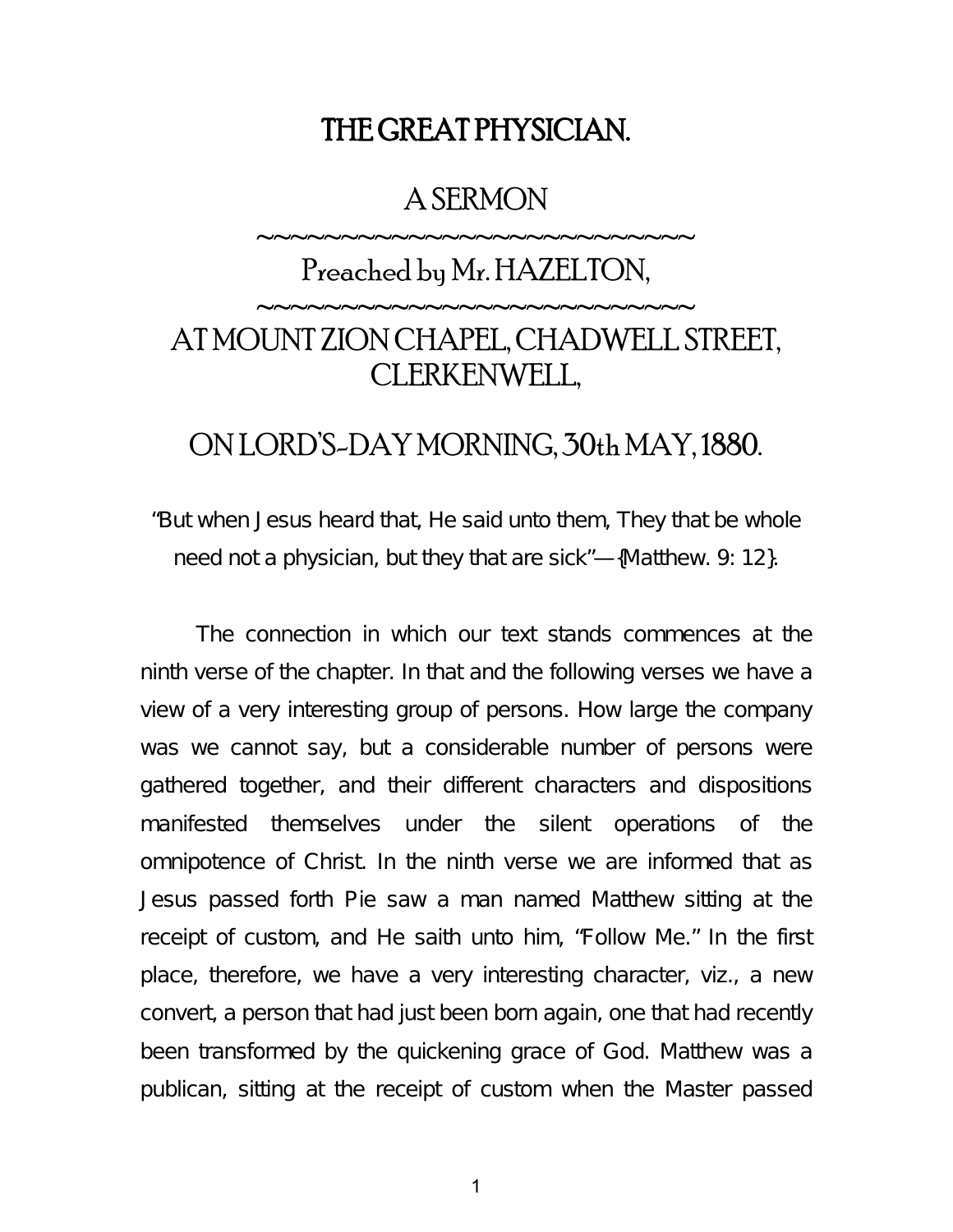forth and saw him. "Where the word of a king is there is power and therefore where the word of God the Almighty is there is omnipotent power. What the thoughts and feelings of Matthew were immediately before he was called by grace we do not know; we may say, however, that he was a publican and a sinner, and a few moments before the Saviour made His appearance he had no idea whatever of a change of heart or a transformation of his mind, and none whatever that he would become a recipient of that holy and heavenly life which constitutes Christianity. The Master, however, passed by, and directed a mighty word to his heart, saying, "Follow Me and we are elsewhere informed that Matthew arose, left all, and followed Christ immediately. He did not, however, follow Him very far, for probably his house was somewhat near, and he invited the Lord Jesus into it, and it came to pass as Jesus sat at meat in the house, behold, many publicans and sinners came and sat down with Him and His disciples. I have said that we have here a very interesting group. In the first place we have this new convert; in the second place, we observe the apostles of Jesus Christ; thirdly, there were many publicans and sinners, some of whom, perhaps, were serious, others probably were more or less spiritual, while perhaps others mocked and sneered whilst they sat and listened to the Master. Then we behold, not only publicans and sinners, the newly saved Matthew; the apostles of Jesus Christ, but a considerable number of Pharisees, persons who were righteous in their own conceit, having no idea that they needed the sovereign mercy of God, persons who had quite sufficient moral excellency of their own to carry them safely through this world, calmly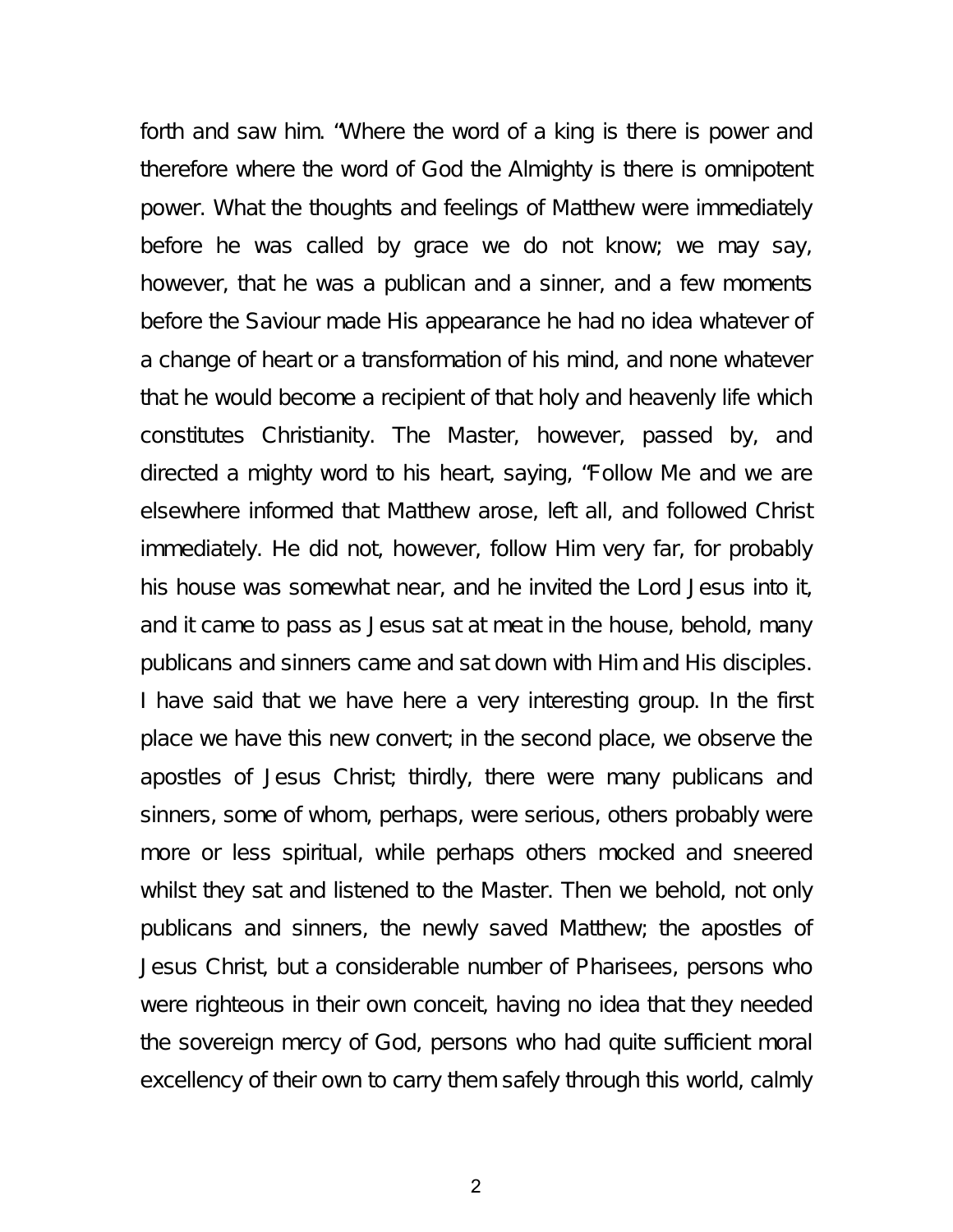through death, and triumphantly, as they believed, into the world to come. And, then, in addition to all these characters, we have before us the Lord of life and glory. Here, then, was a congregation, a mixed gathering; and when the Pharisees, whose hands were so clean, whose hearts were so pure, and whose character was so perfect, when they saw that the Master was particularly familiar with the publicans and sinners, they proceeded to find fault with Him, and said to His disciples, " Why eateth your Master with publicans and sinners ?" But when Jesus heard that, he said unto them, "They that be whole need not a physician, but they that are sick."

Now, I shall not divide my subject this morning as I sometimes divide my discourses, but gather up a few points which, I think, the words suggest to our minds, and mention them as I proceed.

We may notice, in the first place, the very apparent fact mentioned by our Lord, "They that be whole need not a physician, but they that are sick." Now, although I do not suppose that the Lord Jesus referred to Himself when He spoke of persons that were whole, yet it may do us no harm if we for a few minutes look at the character of this Great Physician. Our blessed Redeemer is the Physician of souls as well as of bodies, and we are informed again and again concerning Him, "in Him is no sin." A Physician who is himself diseased from head to foot may cure another diseased person. A medical man of great weakness and feebleness, and suffering from a fatal disease may cure hundreds and thousands of his fellowcreatures, but our Great Physician is whole, He is perfectly free from disease. We can communicate disease to one another, but we cannot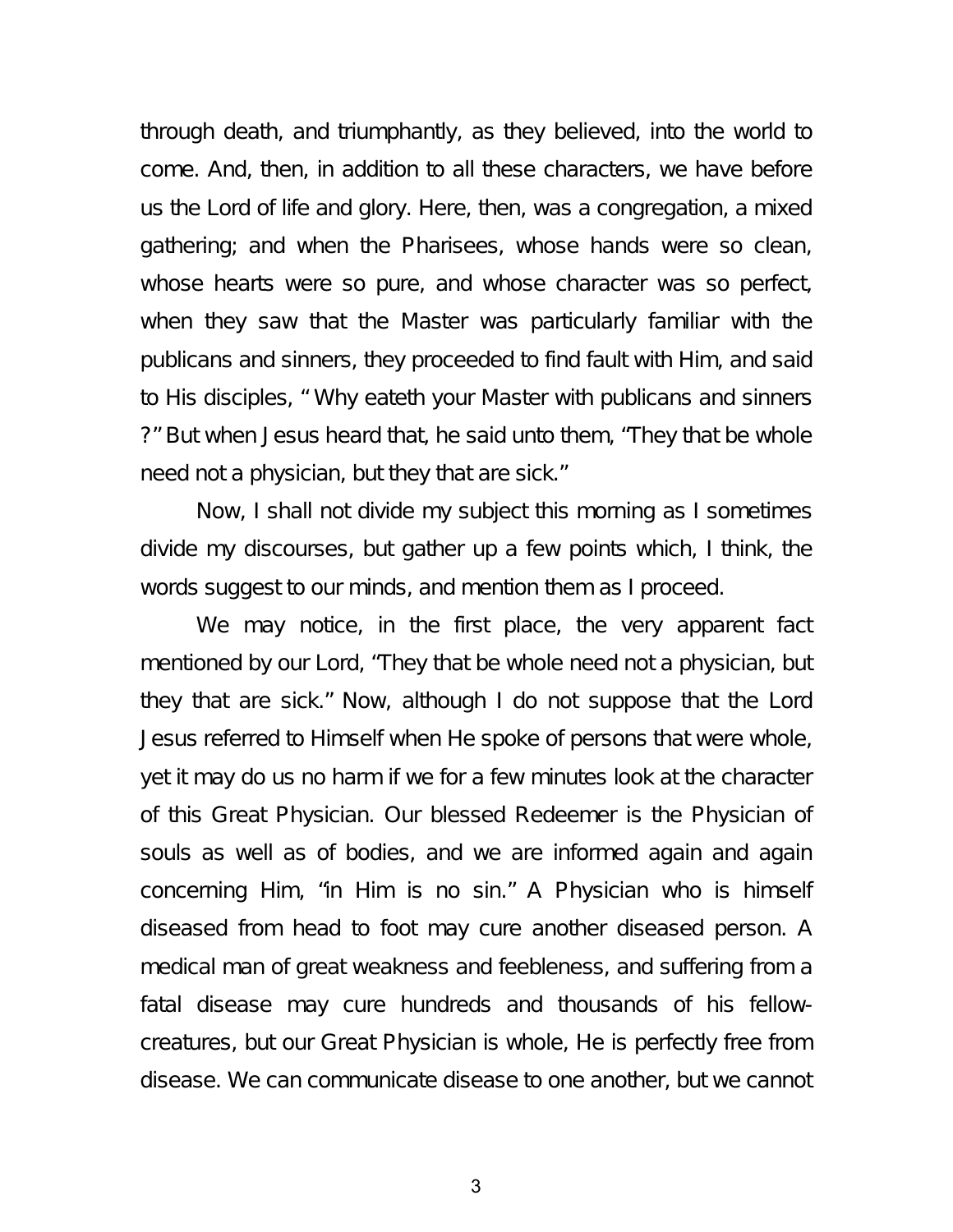communicate our health. Our great and glorious Redeemer can do this. He cannot communicate sin, for He is perfectly free from it. He cannot, like Adam, communicate guilt and corruption, or a moral disease to others, for He is holy, but He can and does communicate spiritual health, and has been doing so ever since He was on the earth. And mark, my brethren, the health which He imparts is His own; for He is not producing a spiritual state of things in us different from His own. That life which He imparts is His own life, and that health which He communicates is His own health. If, brethren and sisters, we are Christians, we know something of this Great Physician; and if we are of the family of heaven, we have been made in some measure healthy. Our great and glorious Redeemer is seated on His throne, and showers and streams of Divine influence which create and promote holiness or health are perpetually falling or flowing from His person to diseased creatures; He is distributing blessings among the poor and needy, and this work He will continue to perform until the solemn end of time. Had our Lord been diseased Himself He could not have cured us. Had He been capable of becoming diseased He could not have become the Physician of souls. Had not the Redeemer been perfectly impeccable, or absolutely incapable of sinning, He could not have saved sinners from guilt, and therefore when He says, " The whole need not a physician," it is a most apparent, an obvious fact that He Himself needed no physician. There was nothing wrong in Him to correct. There was no disease in Christ to cure. There was no stain in His character to remove. There was no feebleness in His arm to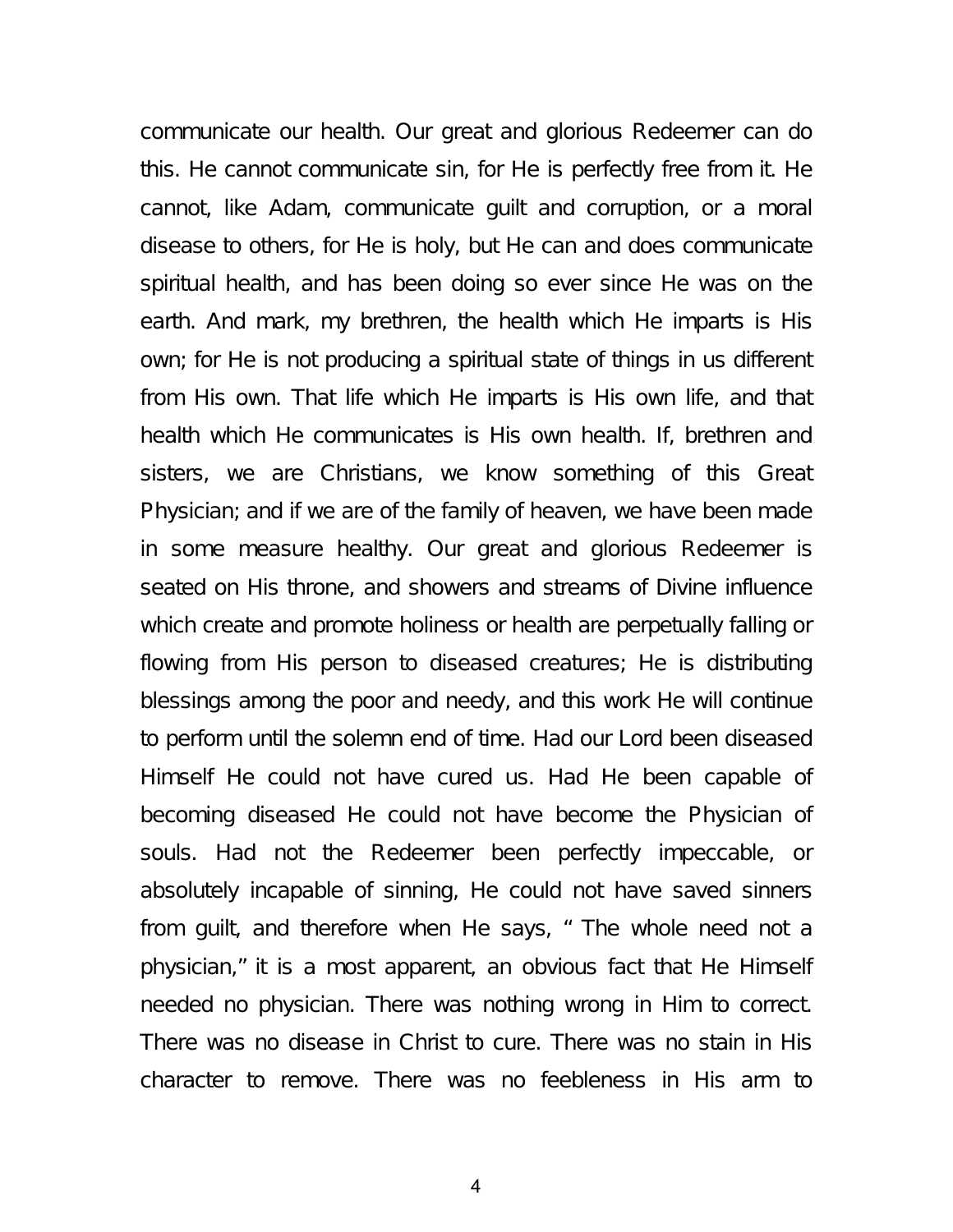incapacitate Him for the great work of saving sinners. He was whole in all respects, body and soul; and both being united to Deity, our great Redeemer was absolutely whole. I shall not, however, tarry on that point. I thought an observation or two on the personal perfection of Jesus might be more or less welcome to my friends.

Let us, therefore, in the second place, think of heaven and contemplate the angels of God's power and glory. Well, they are all whole, and need no physician. They never required the interposition of the blood of Jesus between themselves and God. The intervention of the atoning Mediator they never needed. Although poets, who have great license, speak not only of the feathers of angels' wings, but also of angels' tears, yet I believe angels never wept. They are perfect strangers to sorrow, and they never knew a pain. They were created for pleasure, and pleasure filled them the moment they came out of their great Creator's hands, There can be no pain in heaven, and heaven is their home, There can be no sorrow in the immediate presence of God, and that is where they dwell. There can be no woe in beings that are absolutely free from sin and absolutely perfect, and that is their exalted state and condition. They know millions of diseased beings, but they know not what it is to suffer themselves. They see the disease of sin in its nature, operations, and consequences, but they have no woeful experience themselves, and therefore we sometimes sing—

#### "Never did angels taste above,

#### Redeeming grace and dying love."

I would not be critical, because I do not think criticisms in the pulpit on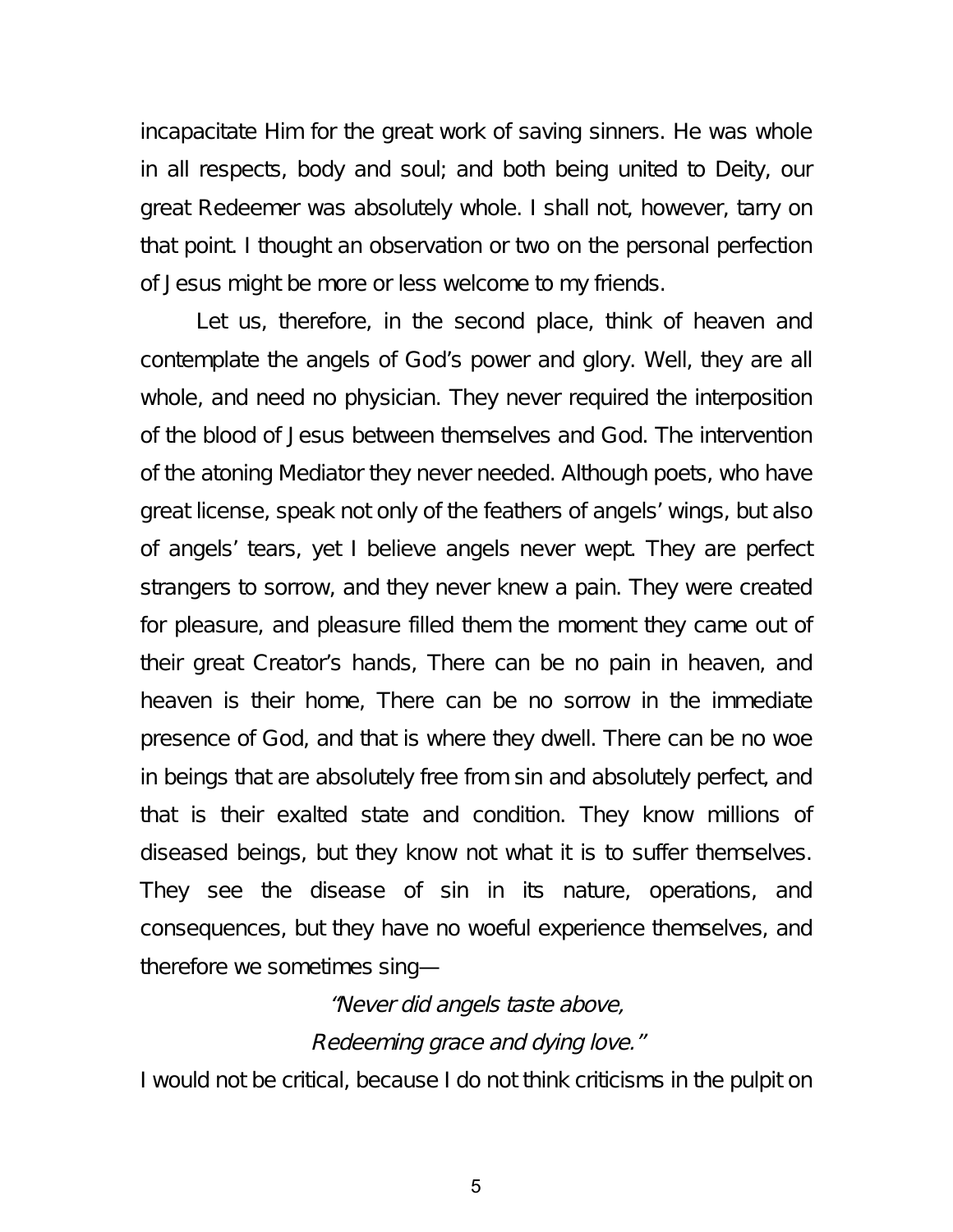ordinary occasions are profitable, yet permit me to say that mercy is a stream that angels never tasted. They taste the river of love and of eternal grace, but mercy is for the miserable, and they were never miserable. The blood of the dear Redeemer flowed, and they saw it, and they see it flowing still; they see diseased sinners washed therein, but they are never washed in that flowing fountain themselves. The whole need not a physician. Christ, therefore, needed none, and the angels of God's power and glory need none.

Now come down to the garden of Eden, and behold another interesting object. These observations are doctrinal, I know, yet they are true and scriptural. Enter Eden, the garden which was made immediately by God and planted by the great Creator's hand. There was every kind of fruit that man required, and every form no doubt of floral beauty existed there. In the midst thereof was the tree of life, and there was also the tree of knowledge of good and evil. Two pure and happy beings were also there, who were whole, and not diseased, for God did not make man a sinner. God made angels, but the fallen ones made themselves devils, and "God made man upright, but he has sought out many inventions." God is not the Author of sin, and He never can be. God cannot be the source of moral evil. That moral disease of which we are speaking is cured by God, but not created, caused, or originated by Him; and therefore Adam was physically, mentally, and morally whole. His body, I doubt not, was excellent, strong, vigorous, and beautiful, while it was untainted, untouched, and un-weakened by sin. His mind was all that the great Creator required it to be—all its essential faculties and powers were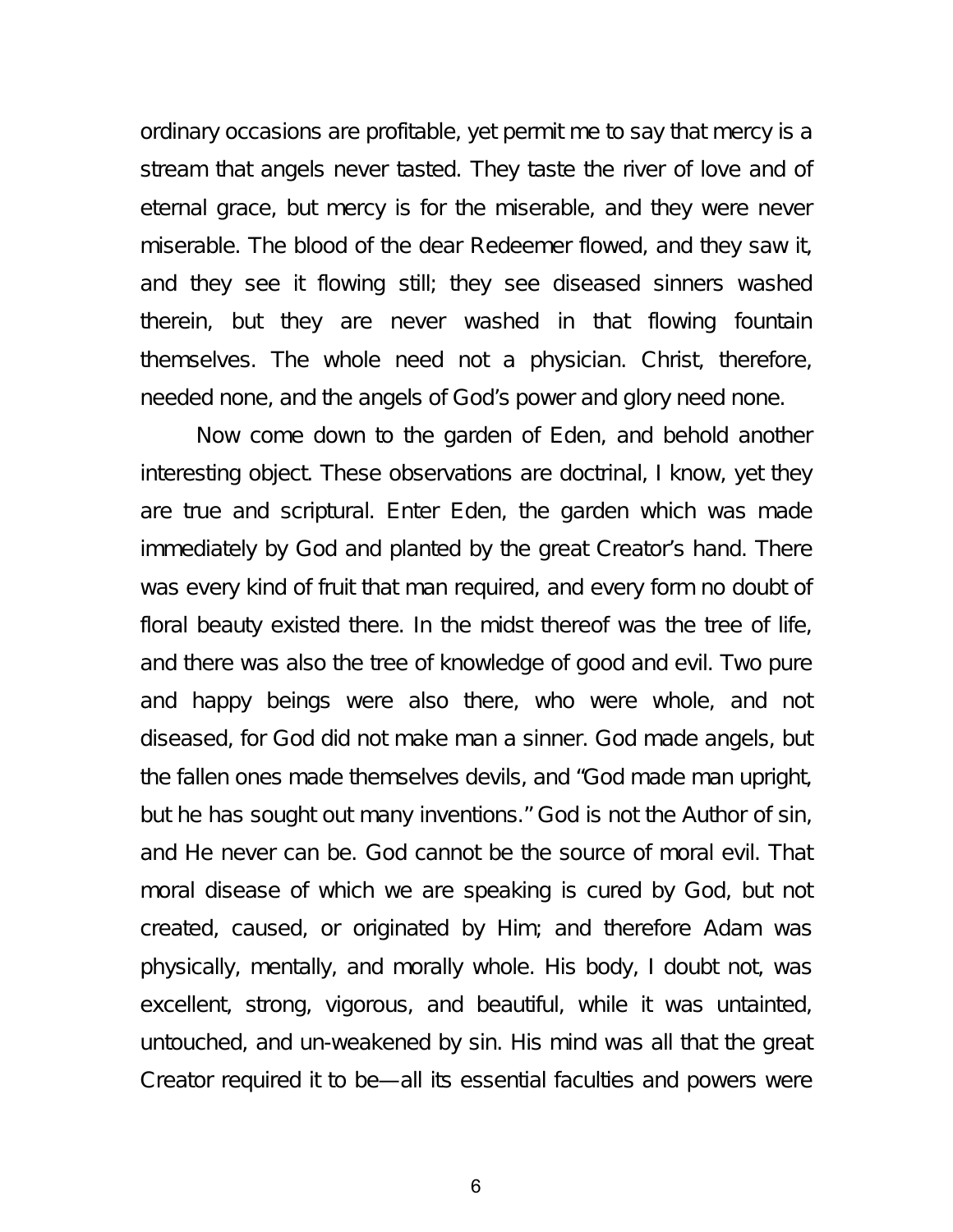healthy or whole. He was morally perfect, for He was made in the image of God Himself, who said, "Let us make man in our own likeness," and in the likeness of God made He him; therefore Adam was whole when he stood in his primeval innocence, and he needed no physician. Had spiritual healing, medicine and balm, been presented to him, he would have been ignorant of their uses, having no pains nor wounds, being perfectly free from evil. He was whole and needed no physician.

Now, let us come to what I consider to be the literal meaning of the text. Jesus needed no physician, angels need none, and Adam before he fell needed not the interposition of a saving Mediator. Pharisees, however, were present on that occasion, and they were whole in their own conceit, and in their own opinion they were full of holiness. We have the character of one of them drawn by Jesus Christ Himself. He is represented as a petitioner, and yet, although he professed to pray, there was not a single petition in his prayer. "God, I thank Thee that I am not as other men are; I do this, and that, and the other, and I especially thank Thee that I am not like that publican." Now, that Pharisee was whole, and wanted no mercy. There was a Physician prepared by God, but he, being free from disease in his own estimation, needed or wanted Him not. "Why eateth your Master with publicans and sinners ?" But when Jesus heard that, he said, as it were, Where should the Physician go to but to the hospital? And whom should He visit but the diseased? These publicans and sinners are morally diseased, and I am the Physician; and, therefore, when He heard that, He said, "They that are whole need not a Physician,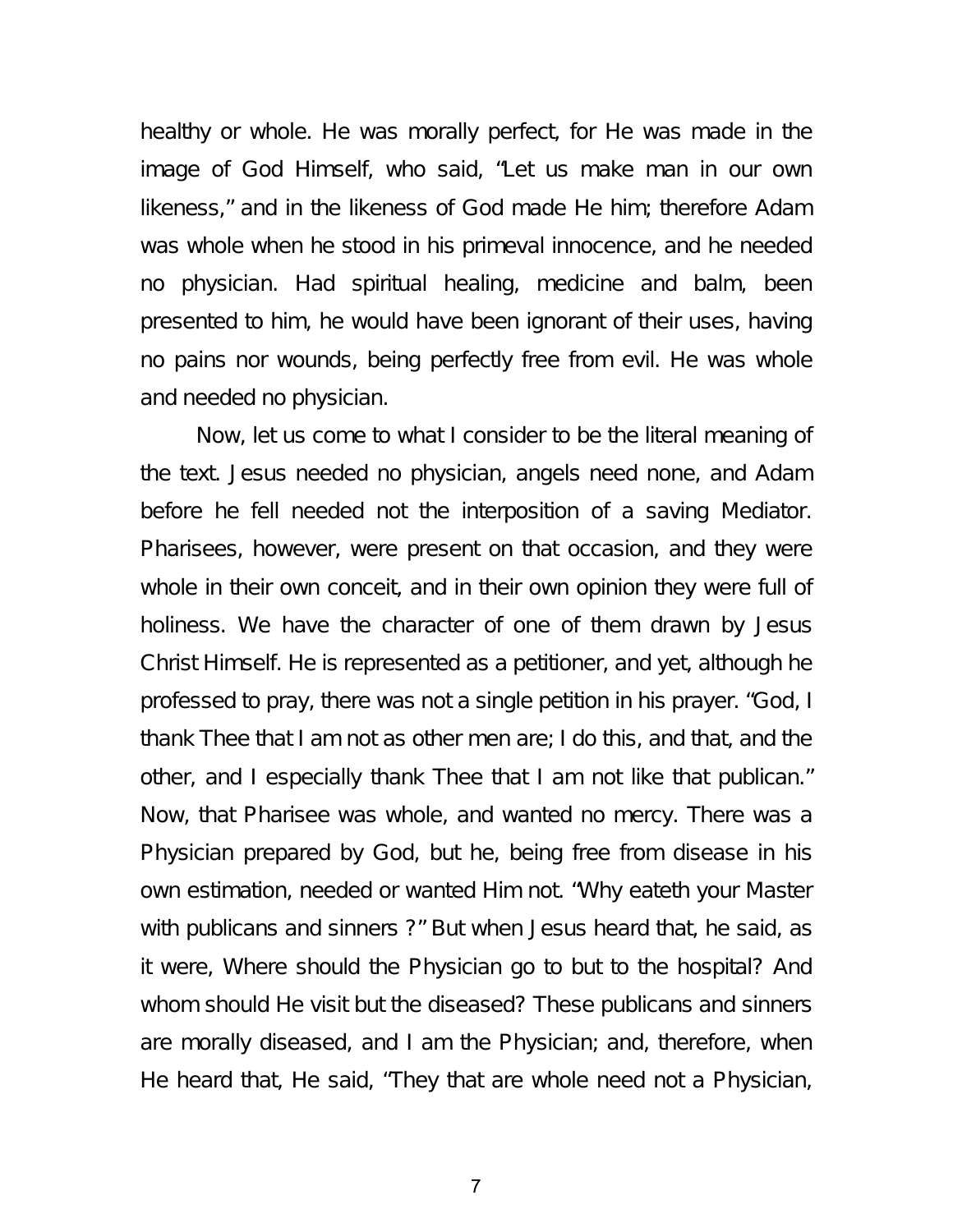but they that are sick." What a mercy it is to be conscious of our sickness!

Distinguish, my friends, between need and want. All need Christ, the Physician; all, however, do not want Him. Those who want the Saviour feel their need of Him. The Pharisees needed Him, but inasmuch as they were whole in their own conceit, they did not feel what they needed, and therefore we may say they did not want Him. They were independent of Christ, and His blood and His mercy they despised. To wear the robe of another was not to their taste, for they were well dressed, perfectly free from blot and fault, and all that was displeasing to God, and some of them thought that they had performed works of supererogation. They had not only enough of their own to take them to heaven, but somewhat more to please the great Lawgiver, God. Such persons, as a rule, the Saviour turned away from, and the despised publicans and sinners had His merciful attention and regard. Let me speak plainly and say, My dear hearer, you may be too good for God, but too bad they cannot be; you may be too rich, but too poor you cannot be. You may be too well or too strong, but— and let me go as far as to say—too thoroughly and offensively diseased you never can be. The dear Redeemer is making for Himself, as the great Physician, an everlasting name. The heavens of eternal glory are to be filled and peopled with healthy persons, all of whom were under the shadow and in the region of eternal death.

Having made these few remarks as to the general and apparent fact, let me notice in the next place that the text suggests Divine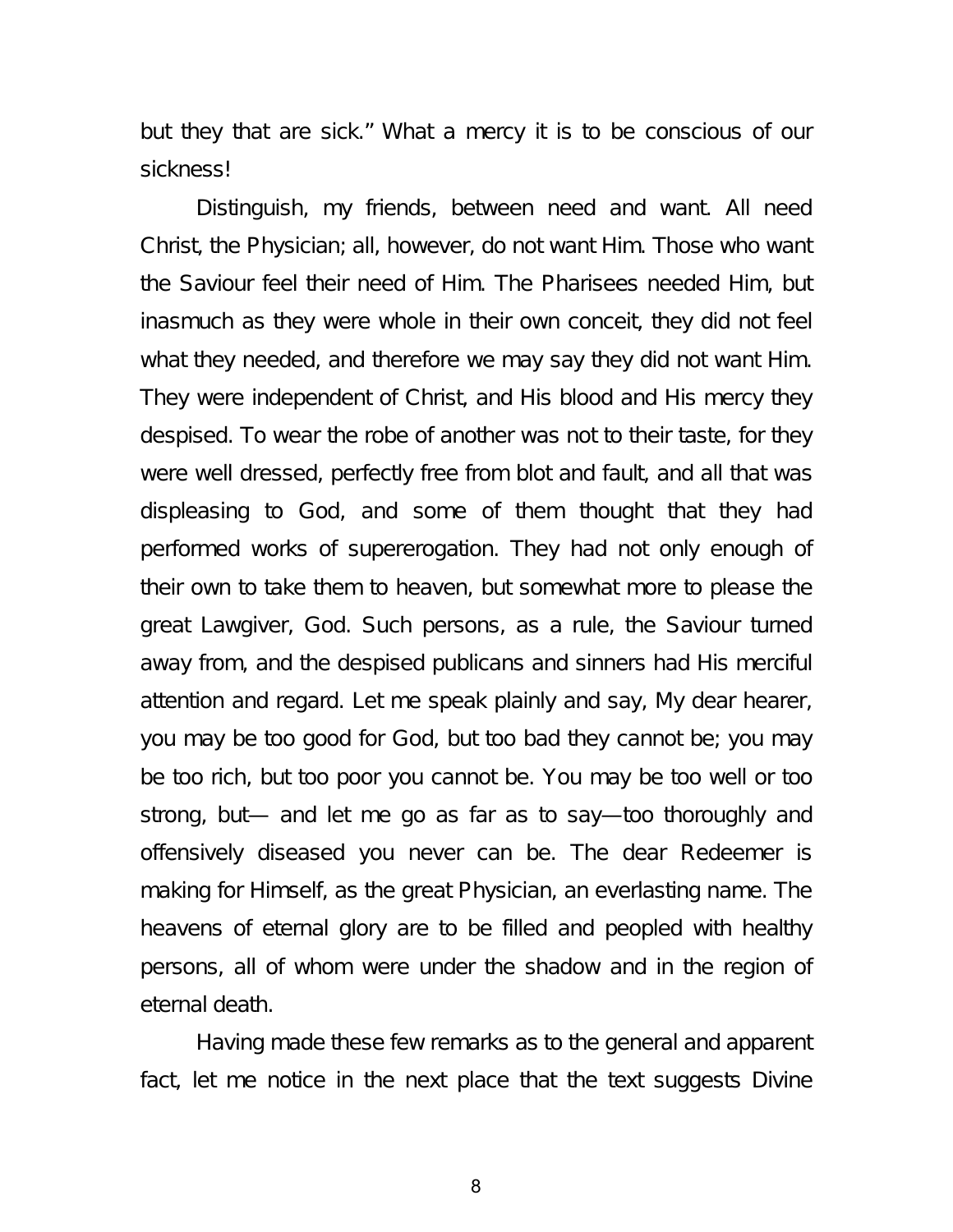anticipation and provision. We have a God who anticipates us and all our need, and the natural requirements of all His creatures, and therefore He is never nonplussed, and can never be surprised. Our Heavenly Father is always prepared for all that arises in time, and for all that occurs in connection with His government of the universe. Had there not been physical disease in this world, we should never have heard of medical science, and we should never have needed physicians. Disease first came into existence, and that gave rise to the healing art, and suggested the necessity of medical practitioners. Now we must reverse this order of things in the government of God. The Physician was appointed before the patient existed. The medicine was prepared before the sickness commenced. The balm preceded the wound; for the precious blood of Jesus is said to be the blood of the Lamb slain from the foundation of the world. I believe these remarks will apply to all the offices and titles of our dear Lord. A person has a flock of sheep before he requires a shepherd, but our great and glorious God prepared or provided the Shepherd first, and then brought the flock into existence for him, or, rather, Christ brings the flock into existence for Himself. Our God anticipated and foresaw the fall and all its woeful, penal, terrible, and offensive consequences, and immediately after the crash, and the world had become a moral wreck, He came forth and said, "I have laid help upon one that is mighty, and I have exalted one chosen out of the people. I have found David, My servant, with My holy oil have I anointed him. With him My hand shall be established so that when the world become universally diseased God was prepared with a Physician ; and when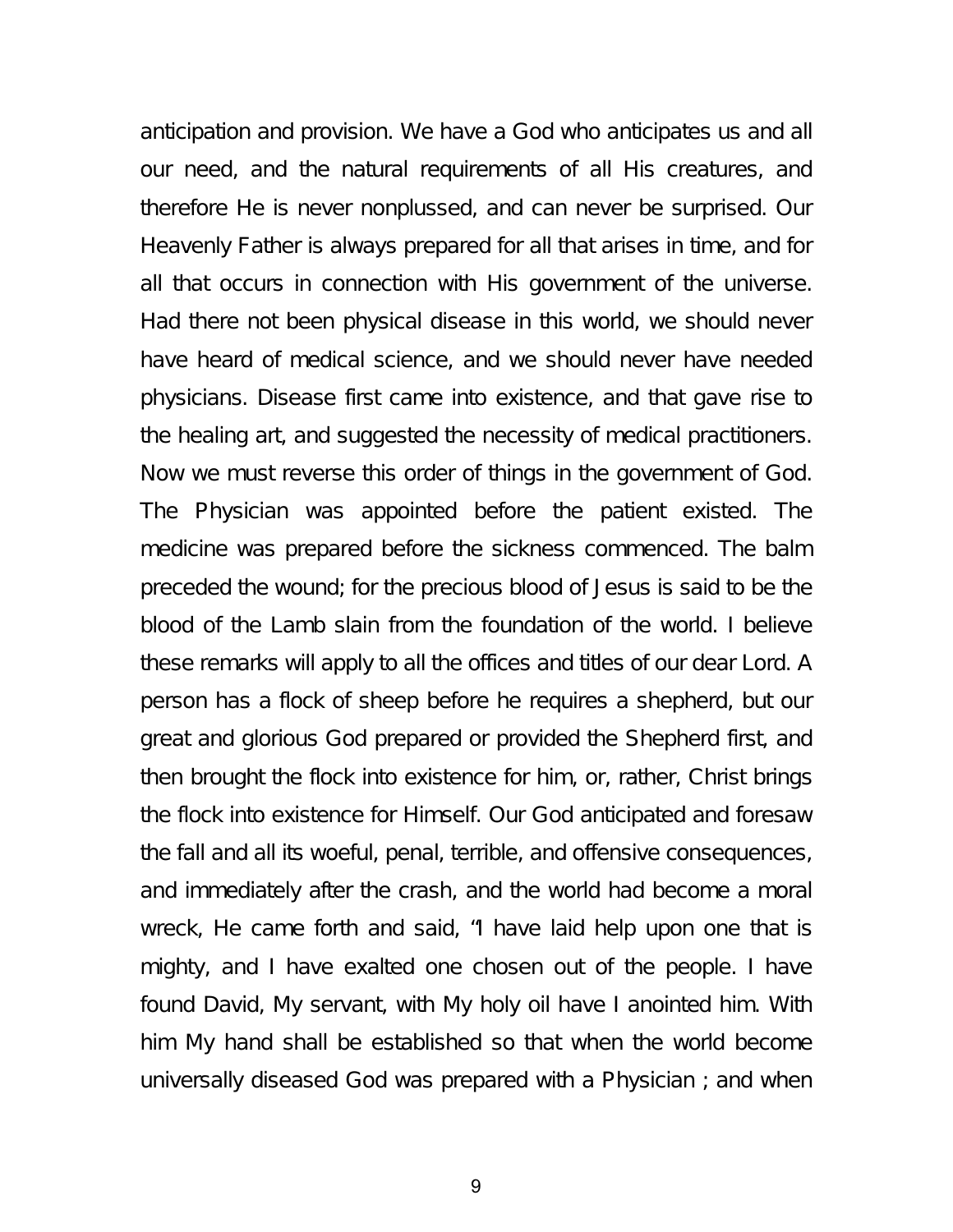sin spread terribly and offensively, God brought out the grand provisions of His grace in the form of a divine and spiritual remedy, as it is written in Scripture—in the form of healing, fragrant ointment. "Thy name is as ointment poured forth." He revealed His anciently prepared balm. Hence, "Is there no balm in Gilead? Is there not a Physician there?" Indeed, in Christ Himself God had deposited all that guilty millions could possible require; for "It pleased the Father that in Him should all fullness dwell." Here is a healthy Physician for an unhealthy family, or a Saviour, who cures sinners, who are His patients, in a manner that is peculiar to Himself. Not to anticipate myself, however, for we shall come to that presently ; therefore let us notice here that this disease is a moral one. Had it been merely mental, a schoolmaster or teacher might have healed us. Had it been physical, then ordinary physicians or medical men might have healed us. But the disease is a moral one—it is spiritual ruin—beyond the reach of teachers, beyond the reach of medicine, beyond the reach of philosophy, but not beyond the reach of blood, nor beyond the reach of the hand, the skill, and the wisdom of Christ, the great Physician. And this disease is universal. I do not mean to say that it breaks out alike in all. Every minister must in faithfulness to the Bible declare that all are diseased, and that the disease is universally fatal and absolutely incurable to all save one person, who is the blessed Christ of God. Some diseases are offensive, as well as painful and fatal; and permit me just to remind you here that sin, that great moral disease, is unspeakably offensive to God. It is that abominable thing which His soul hateth, and the only thing in the world that He abhors;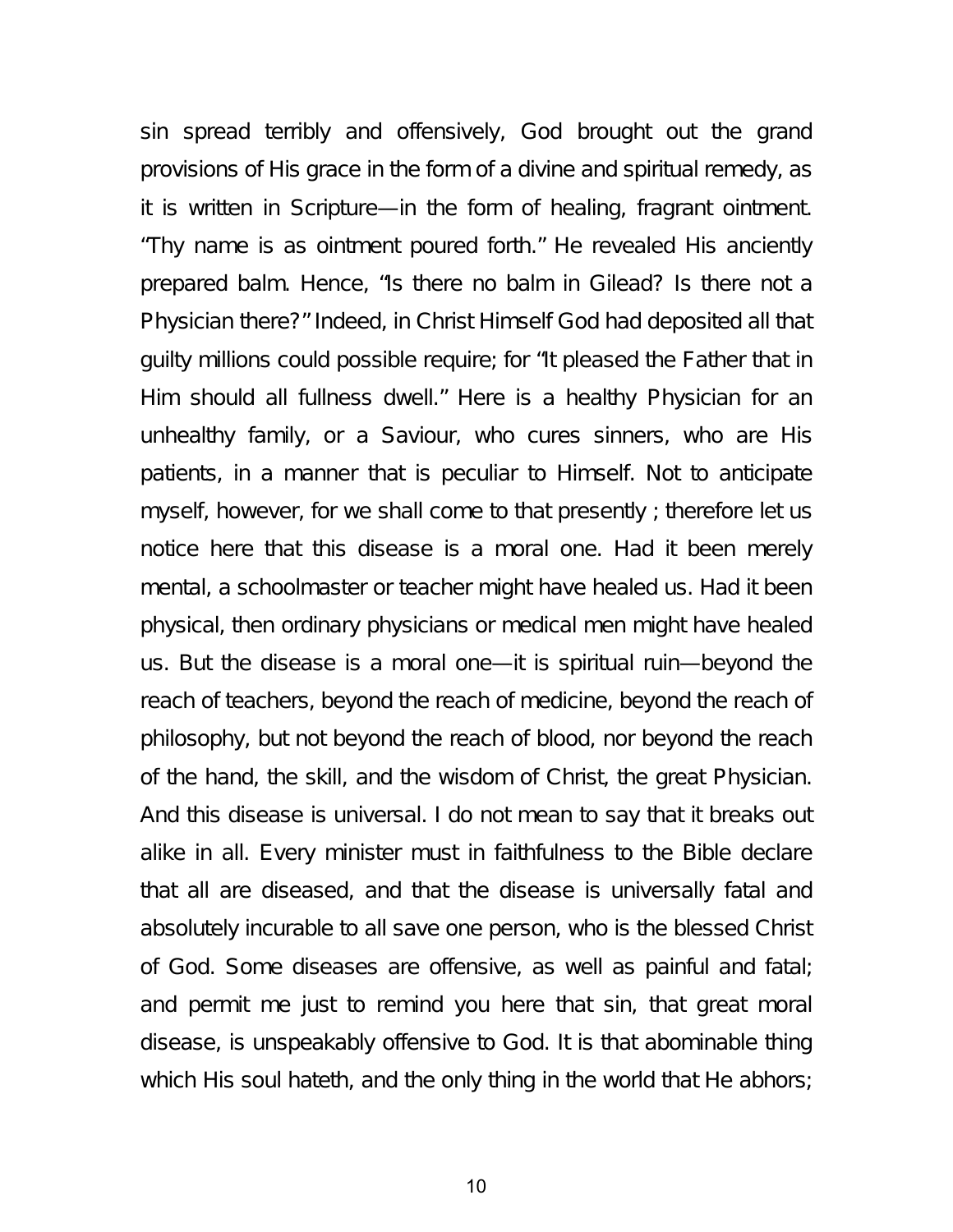this accursed evil, however, He loathes intensely and infinitely. He hates sin in all. It is offensive to His nature and perfections. I cannot explain the mystery, yet so it is, that whilst He hates the disease He loves the dying patient or the soul that is guilty and defiled. You have a dear child at home" or elsewhere suffering deeply, and you fear the disease will terminate fatally. You loathe the disease, but love the dear little sufferer; but you are quite helpless, being altogether unable to heal and cure the wasting beloved one. While, however, your God and Father hates the disease from which you are suffering, He has provided a Physician for you, and He comes and does what angels could not do; he separates guilt from the guilty, sin from the sinner, and death from the dying transgressor, and casts the sin, the disease, behind his back, and puts the sinner into His bosom. "I am the Lord that healeth thee? "By His stripes we are healed." Christian brethren, take another thought here. This Physician is making no experiments. I do not know whether medical gentlemen are present or not; if any should be here, perhaps they would not be offended if I ventured to say I have sometimes thought that medical men make experiments. I think that a great deal in connection with medical matters is but imperfectly understood. But our dear Lord makes no experiment, He never discovers like earthly physicians, that His medicine is a little too strong or too weak, and it must therefore be changed. No; our great Lord is divinely skilful and infallible. He is responsible for the health of all the family of God. I would not use the word "responsible" in connection with Jesus if the Holy Ghost in the Word had not authorized me so to do. The covenant engagements of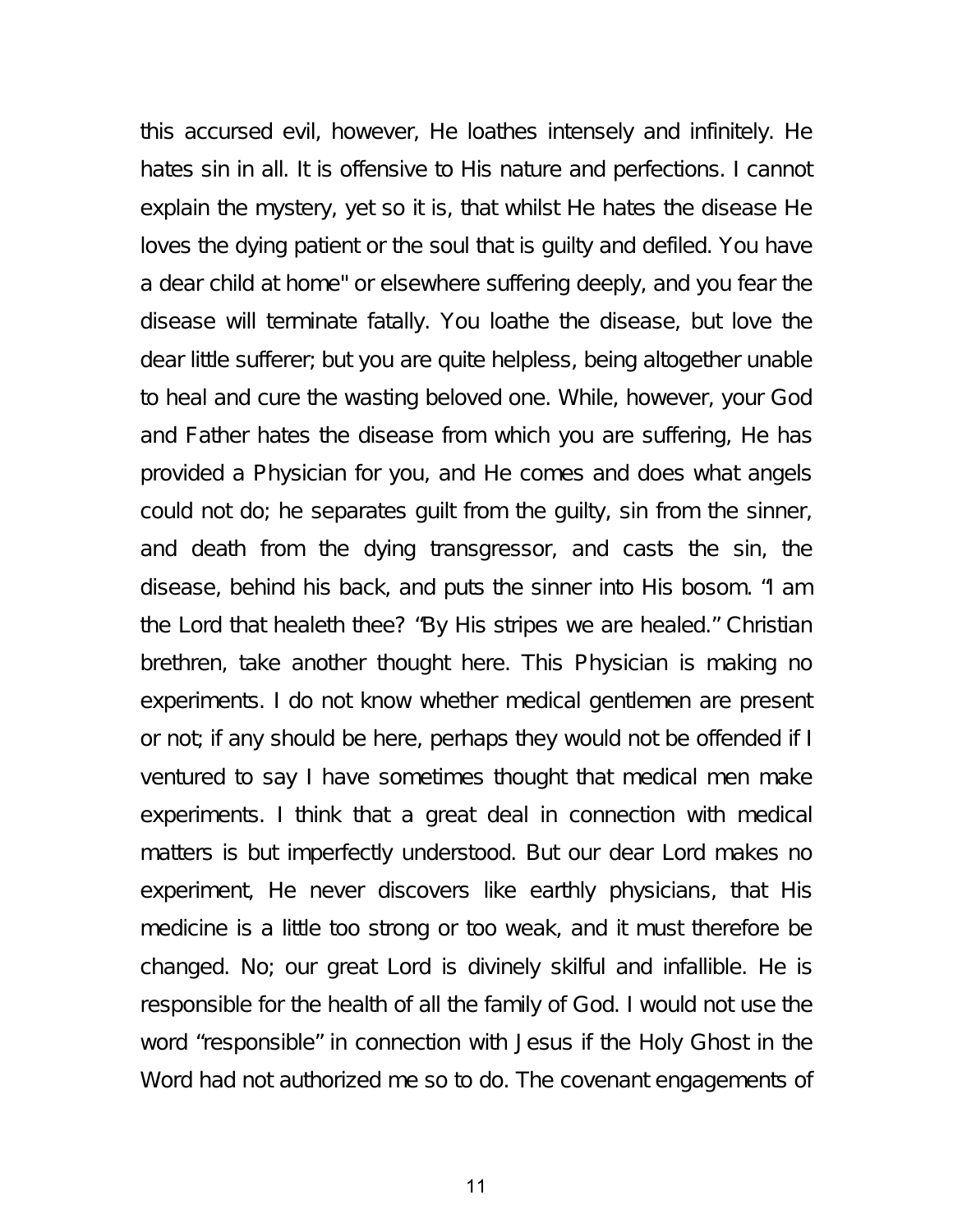Jesus give rise, I think, to responsibility. He did as He pleased about engaging to heal us, but having pledged His word and name to cure us and to give us eternal life, He is bound to fulfill His word. God whilst the patient is being treated—keeps His eye on the Physician, and resteth in His love ; for He knows there will be no failure under His saving, healing hands. He has never yet failed, though some of the worst cases imaginable, cases indescribably and inconceivably bad, have been beneath His care. The dying thief was healed. Manasseh was cured, saved, and glorified. Mary Magdalene was made quite whole, and is as healthy as Abel, and as Enoch, who on earth walked and talked with God. Oh, this Physician is responsible for the health and for the life of all His patients. This is peculiar to Jesus Christ, who said in the days of His flesh, "I will come and heal him." Having received a description of the case, an ordinary physician would of course have said, "I will come and see him, or I will come and prescribe for him, and do all I can for him," but no one ever thought of holding an ordinary physician responsible for the health and life of his patient.

All heaven hold your Lord responsible for your health, your holiness, and your perfection; they were guaranteed by the Saviour's solemn word when He became the Mediator of the covenant of eternal grace,

### "Infinite years before the day, And heavens began to roll."

And what of all this? Why, since God anticipated your disease and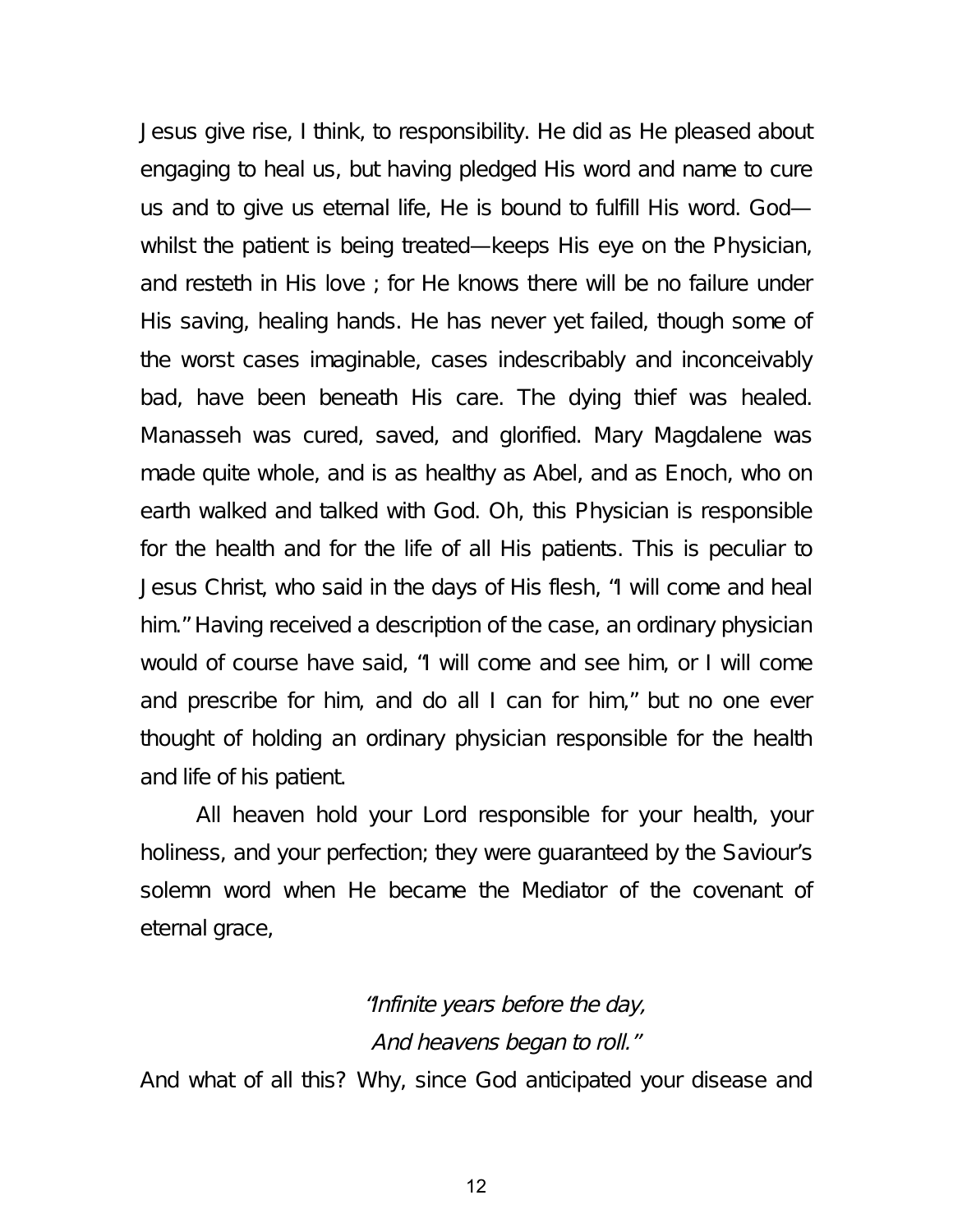made provision for your holiness, since heavenly balm, ointment, and antidotes were prepared for you, the healing is progressing according to the good pleasure of His will, and though half the professors of the day seem to be much alarmed, and fear lest God should not accomplish His purposes, I believe that our salvation is in good, because in Almighty hands; and therefore the Gospel affirms the fact that

### "His eternal thought moves on His undisturbed affairs."

Sometimes this Physician apparently defers His visit, I know not why, until the eleventh hour. I must not, however, say much on that point; but if He saves at the eleventh hour, depend upon it the salvation is perfect and complete. He can effect a cure in a few minutes as well as in a few hours. Our God brought all His wisdom to bear upon the great provision He made, and therefore our health and our heaven are sure. There is a better state of things than this. We are not yet quite well, if I may so speak, we are not quite healed, because sin is still in us. The Saviour, however, has engaged to present us before His glory without spot or wrinkle, or blemish, or any such thing. If He took us into heaven uncured, or imperfectly healed—and mark this—we should weep there, having sorrow and pain, but the Holy Ghost in the Revelation, anticipating everything of the kind, has been pleased to say, " There shall be no more pain, nor tears, nor curse, for the former things are passed away." We weep now, for we are occasionally in pain. Now we are burdened and distressed, but the sweet world to which we go is everlasting rest and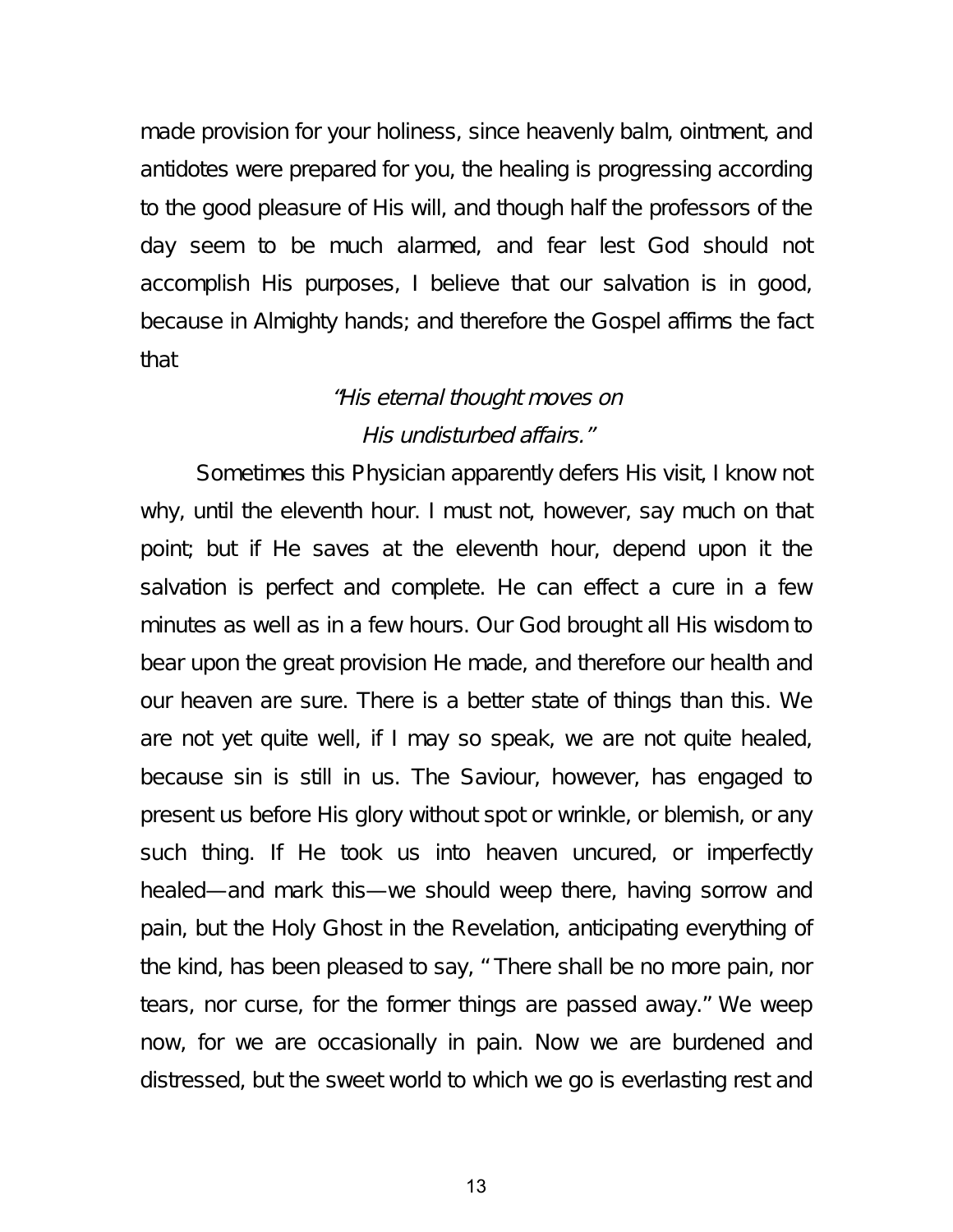day. Wonderful, truly wonderful, is the fact that of all the millions there, all are healthy, and all are whole. This was partly illustrated perhaps when Israel came out of Egypt, one of the greatest miracles recorded in the Old Testament, and yet a most important part of that miracle is too much forgotten. Perhaps there were two or three millions of persons—we cannot say how many, but a very large number—left Egypt in one night, they passed through the Red Sea, and entered the wilderness, and it is recorded by the Holy Ghost that there was not a feeble one among them. Think of London, with its millions, and suppose it contained three millions only, and all healthy, not a single diseased one among them! The Lord said to the people I am the Lord that healeth thee, and will bring none of the diseases of Egypt upon thee. The God of holiness is the God of health, and when He speaks, disease obeys his voice. The Lord heals and helps His people, and though they limp and halt now, and sometimes reel and stagger, like drunken men, being at their wits' end, they shall be perfectly healthy on passing over the threshold of glory, and entering into the world of eternal happiness and rest. But let us proceed.

The text suggests to my mind, in the third place, the necessity for the Saviour's mediation. The whole need not a Physician, but they that are sick. Jesus is the Physician, and I have spoken of Him as such; and now we notice the mediation of our Lord. For illustration's sake, imagine a diseased guilty, filthy, ruined sinner coming into the presence of unmediated Deity, or, to use a phrase which you frequently hear, and which you use yourselves—into the presence of a God out of Christ. What would be the consequence to the sinner?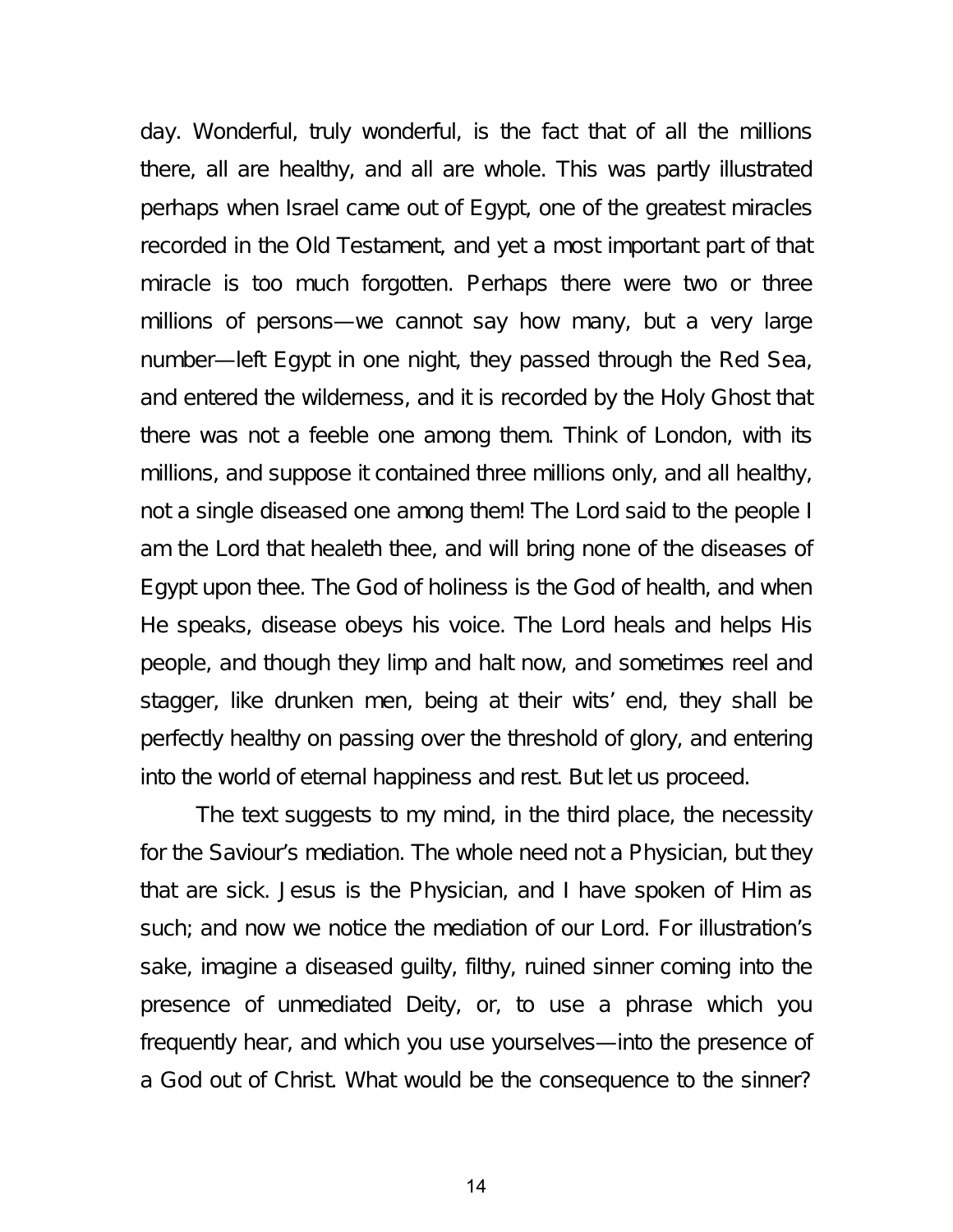Torment. No blood, no mediation, no middle Person to stand between Deity and his guilty, filthy soul. Without Christ's mediation the sinner would want God to hide his face, to conceal His glories, or to permit him to leave His presence and the spot. All offensive and unclean, how tortured, how tormented he would be. No; there is one God and one Mediator between God and man. He ever liveth to make intercession—and mark the phraseology—he ever liveth to make intercession for all that come unto God by Him. We come to Him, to Jesus, first, with all our sins and grief, and filthiness, and wants, and wounds. In due time we are stripped, stripped of all supposed excellency, beauty, and glory, and come to Him just as we are. Think of a sinner coming into the presence of God out of Christ in that state. His mouth would be closed in hopeless shame and confusion, and His soul would be tortured and tormented, for the presence of the holy God would be a hell to him. Bless God for the system of mediation and for the Mediator, Jesus, who stands between, and is the Physician of souls. He heals and sweetens, and perfumes our souls, and then presents His patients to His Father and their Father, who accepts and approves them in Christ, and for His sake; and the glorious Gospel we preach assures us that we are complete in Him.

I pity the person making a profession of religion who ignores the mediation of our Lord. I cannot go into God's presence without Him, and I bless the God of infinite grace and wisdom that Jesus is where I need His presence, and is all I require Him to be for my acceptance. He received us when we came, and in due time He told us that our sins, which were many, were all forgiven.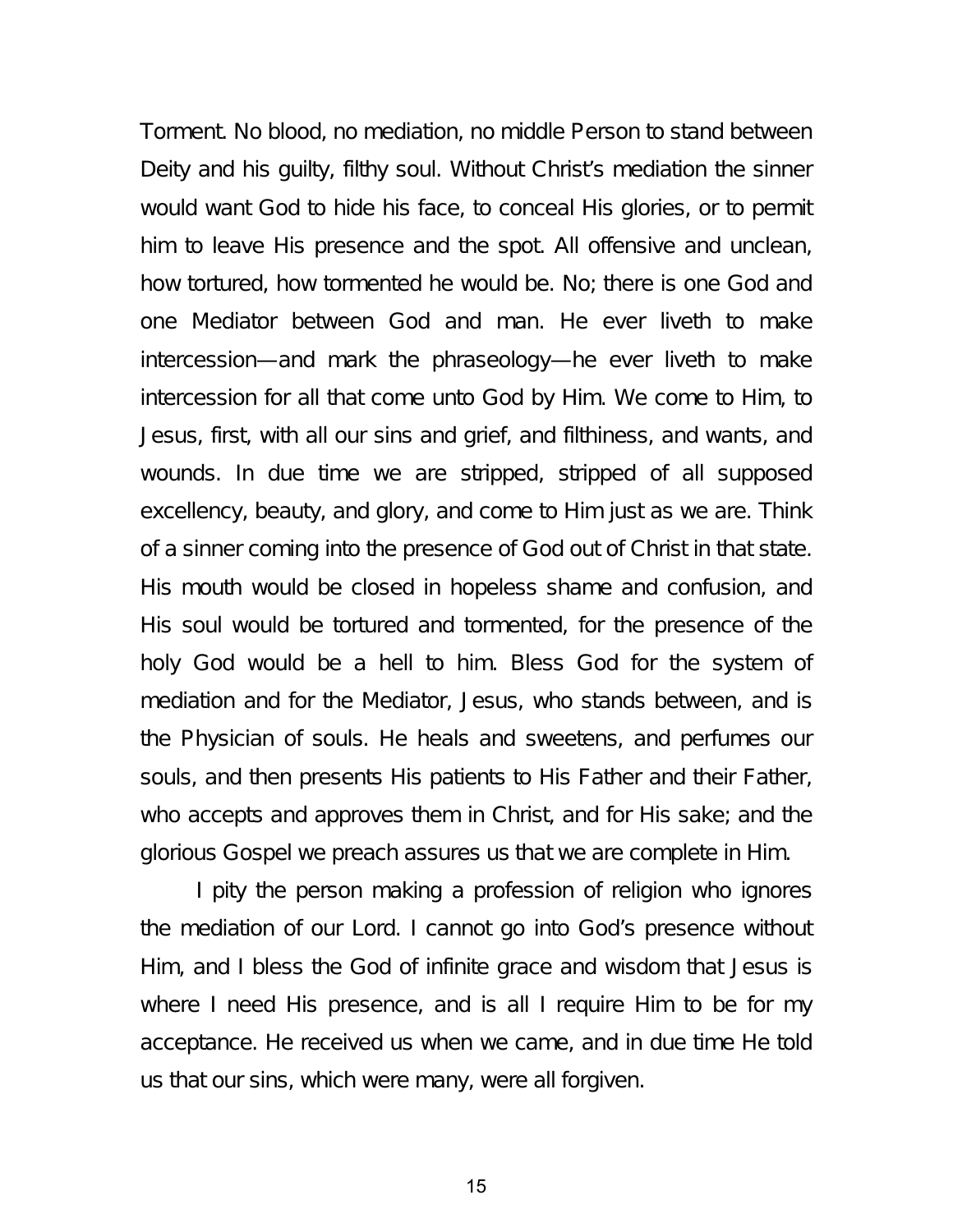Let us pass on, and ask, in the next place, how He heals His people. What is His method of curing sinners. Well, Himself took our infirmities, which is another wonderful proceeding; He took our sickness, and bare our sins in His own body on the tree. Other physicians have never done that. Christ cures by taking the guilt of the sinner upon Himself, and by carrying it away into the land of forgetfulness. And what else? He cures by imparting Himself to the sinner in peculiar conditions and forms. He obeyed the law and made it honorable. And what becomes of His obedience, which is perfect and divine? He does not need it for Himself, angels want it not. He spent a saving life on earth and under the law, and the obedience He brought in is imputed to His patients, made their own, and by this we are healed. Then there were His wounds, and blood, and what use does He make of them? We have healing from His balm-giving wounds, and purity from His blood. Indeed the Physician was Himself bruised, when what was in Him flowed forth, and the bruised Physician is laid upon the bruised patient, and by His stripes we are healed. Oh, this is God-like. The Healer comes into vital contact with the patient, and He draws from the patient that which God hates, and communicates to him all that God requires and loves; and if this is not His method of healing sinners, I am out of the secret.

The importance of the health of God's people we infer from the magnitude of the provision made for them. The arrangements God has made, His deep contrivance, and the vast expense He has been at to obtain for them eternal health and life, all proclaim the great importance of their perfection. Every faculty of the soul is to be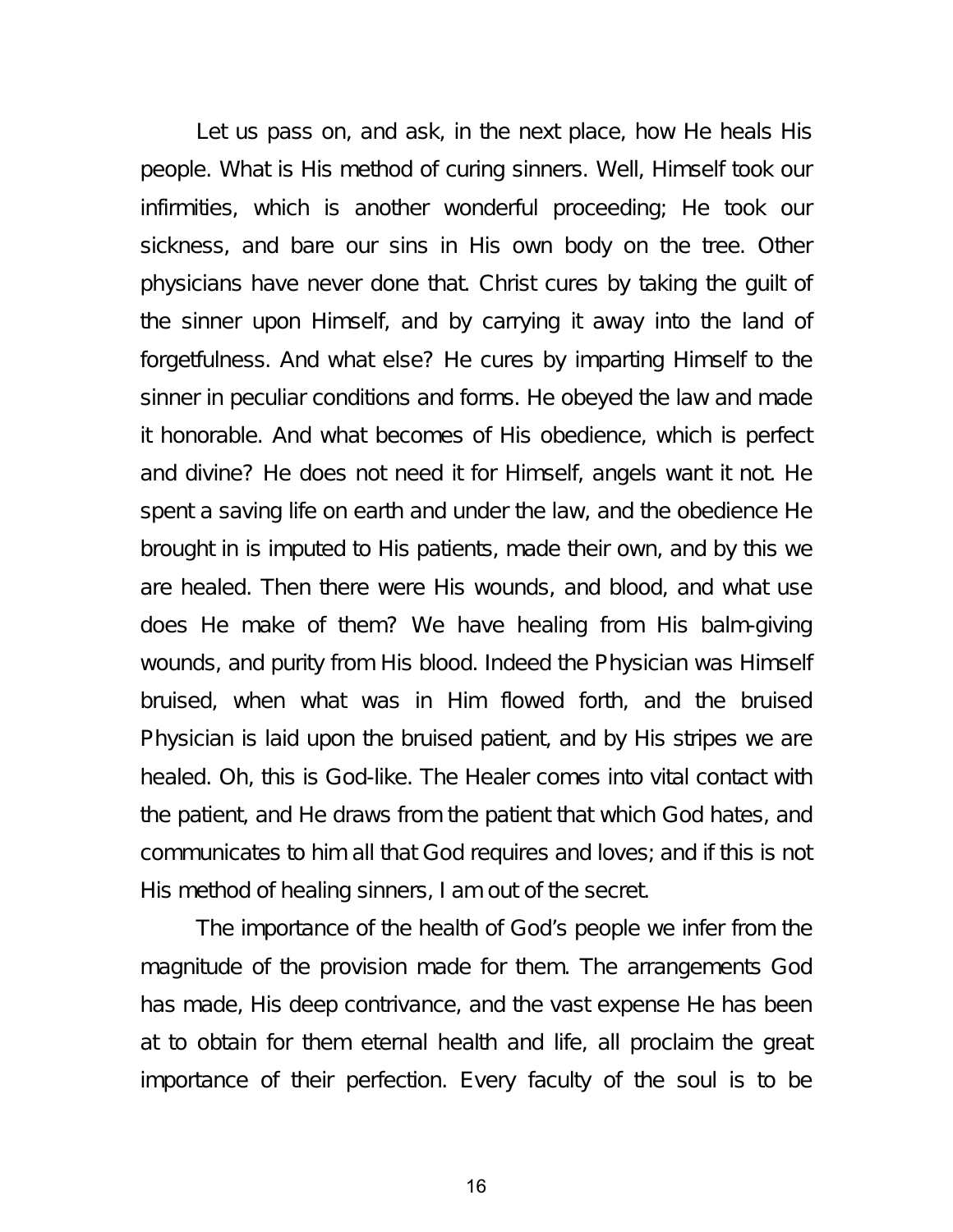healed and free from disease. The understanding is to be enlightened; the judgment is to be divinely corrected; the will is to be filled with grace and righteousness; the affections are to be separated from the world and sin, washed in blood and united to Jesus, and raised to heavenly things; the conscience is to be purged from dead works to serve the living God; and the memory, an essential part of the mind, which is now both a friend and an enemy, is to be sanctified. We often think of what we wish we could forget and what we would remember we cannot think of; and therefore the memory is, in a measure, diseased now. But the memory's operations in heaven will be perfect, complete, satisfactory, and pleasurable for ever and ever.. Health is important, else so wonderful a Physician had never been appointed. Our destination demands health. A world of holiness; and sin being a disease the slightest remains thereof would be a sore and a blot there. Our associations demand health. We are to associate with angels, and, what is more, with God Himself for ever and ever. Our employment requires health. Here I am indisposed frequently, and wish—and I tell you a secret, and may the Lord forgive me—I sometimes wish, when coming to chapel, that I had not to preach, for, feeling my incompetency and the emptiness of my mind, I occasionally, perhaps frequently, dread the pulpit, and wish I had been called to serve God in some other way. There will be no indisposition of that kind there. The song will be welcome, the worship will be sweet, and we shall never be indisposed in soul. Jesus is the Physician, and the cure He effects is perfect and complete.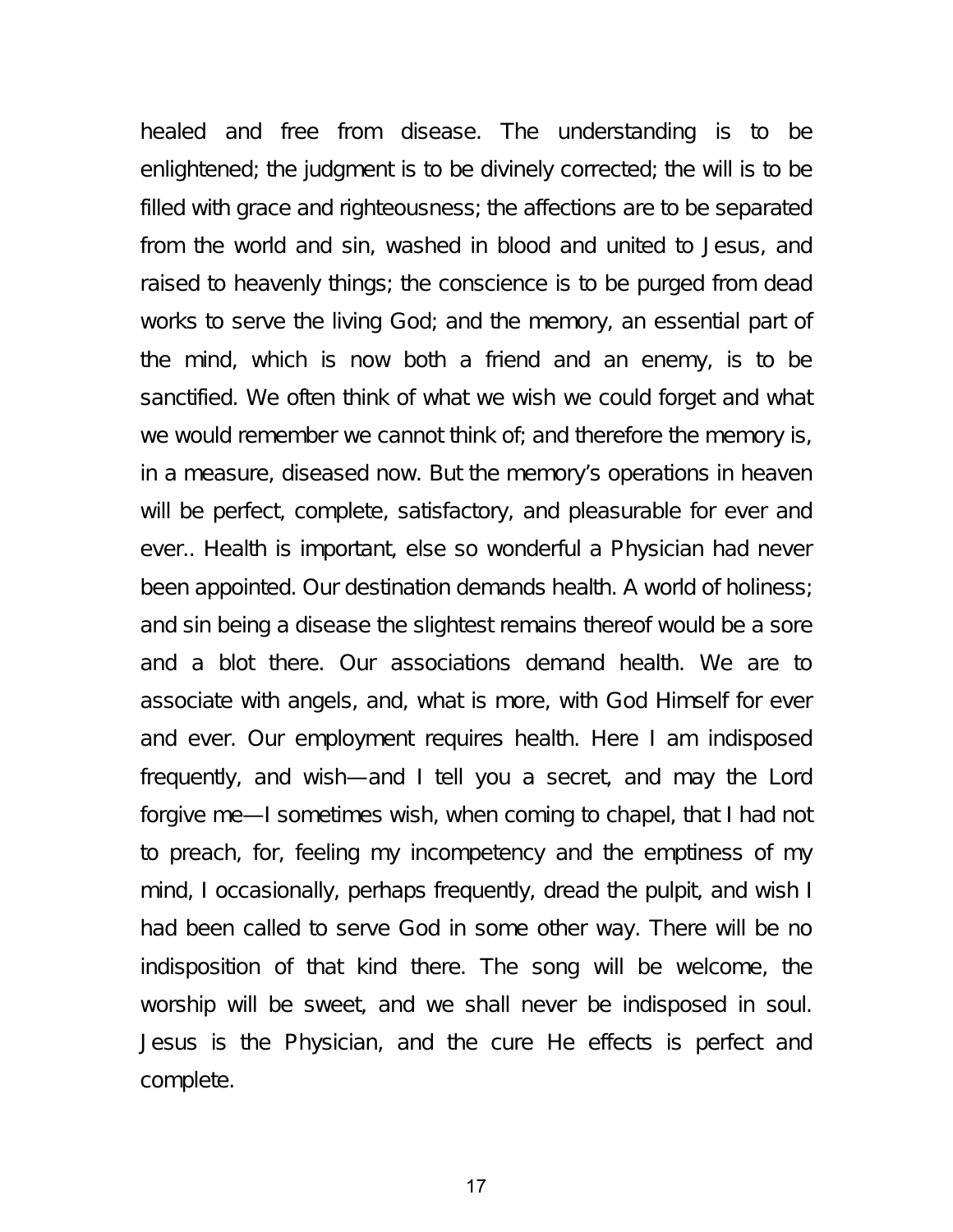Lastly, if Jesus thus heals, and the healing involves all this and infinitely more, what is the state of the healed sinner? Well, it is a spiritual one, and let me say he is better in some respects than he

> was before. Hence Watts beautifully sings-"He raised me from the depths of death, The gates of gaping hell, And made my standing more secure Than 'twas before I fell."

Adam was healthy, but his health was moral. The believer is healthy, and his health is spiritual and gracious. Adam had a perfectly holy life, but that life was loseable. "I give unto My sheep eternal life, and they shall never perish, neither shall any pluck them out of My hands." The health mentioned in the Word in relation to Christ is not a return of the sinner when cured to his primitive condition; he does not go back to Eden, nor return to his original state. If any man be in Christ, he is a new creature, and he stands where Adam did not stand, and feels as Adam did not feel. He is a new creature, for Christ has healed him.

Then, as to the present position of these patients, I should say, and I say it without fear, that a person whom Christ has cured is among the best of persons on the earth. Why, if Christ has cured you, you are a better parent, a better child, a better servant, a better master, a better sailor, a better soldier, a better politician, and better in all respects; for Jesus improves all He touches as a Saviour, He improves and elevates and dignifies all He comes into connection with, and when diseased souls come into contact with this great